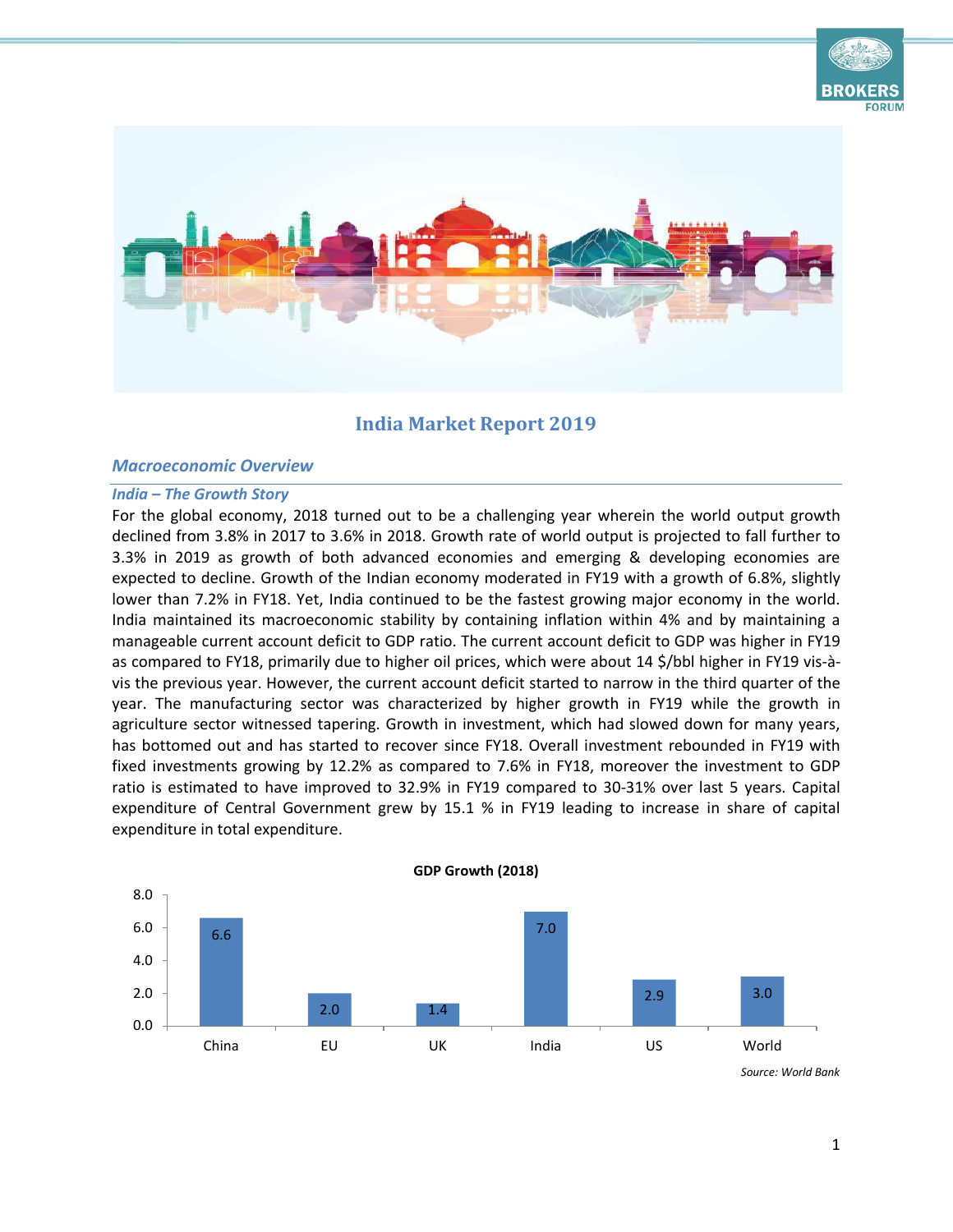

India's GDP growth decelerated to a more than five-year low at 5% in the June quarter of FY20, against 5.8% in the previous quarter. This is way below analysts' expectations of economic growth at 5.7% in the June quarter. This is likely to increase demand for a stimulus package from the government and indicates that the pain for the economy is not over yet. Manufacturing growth almost collapsed to 0.6% in the June quarter, against 3.1% in the March quarter, in a sign of the dismal state of the industrial sector of the economy. Among services sectors, only trade, hotels, communication segment have grown faster in the June quarter at 7.1%, compared with the March-quarter growth of 6%. Both financial services (5.9%) and public administration services (8.5%) decelerated in the June quarter. The only sector that registered a robust pick-up is electricity, growing at 8.6% in the June quarter, from 4.3% in the preceding quarter. Given the macroeconomic situation and the structural reforms being undertaken by the government, the economy is projected to grow at 6.3 % in FY20.

#### *Foreign Investments in India*

Net Foreign Direct Investment (FDI) inflows for FY19 remained flat at US\$ 30.7 bn compared to US\$ 30.3 bn in FY18. Among the top sectors attracting FDI equity inflows, services, automobiles and chemicals were the major categories. The assets of the FPIs in India, as reported by the custodians, decreased marginally from US\$ 483.7 bn in FY18 to US\$ 481.4 bn in FY19, due to lower INR vs USD.



**Foreign Investments in India (US\$ bn)**

*Source: RBI*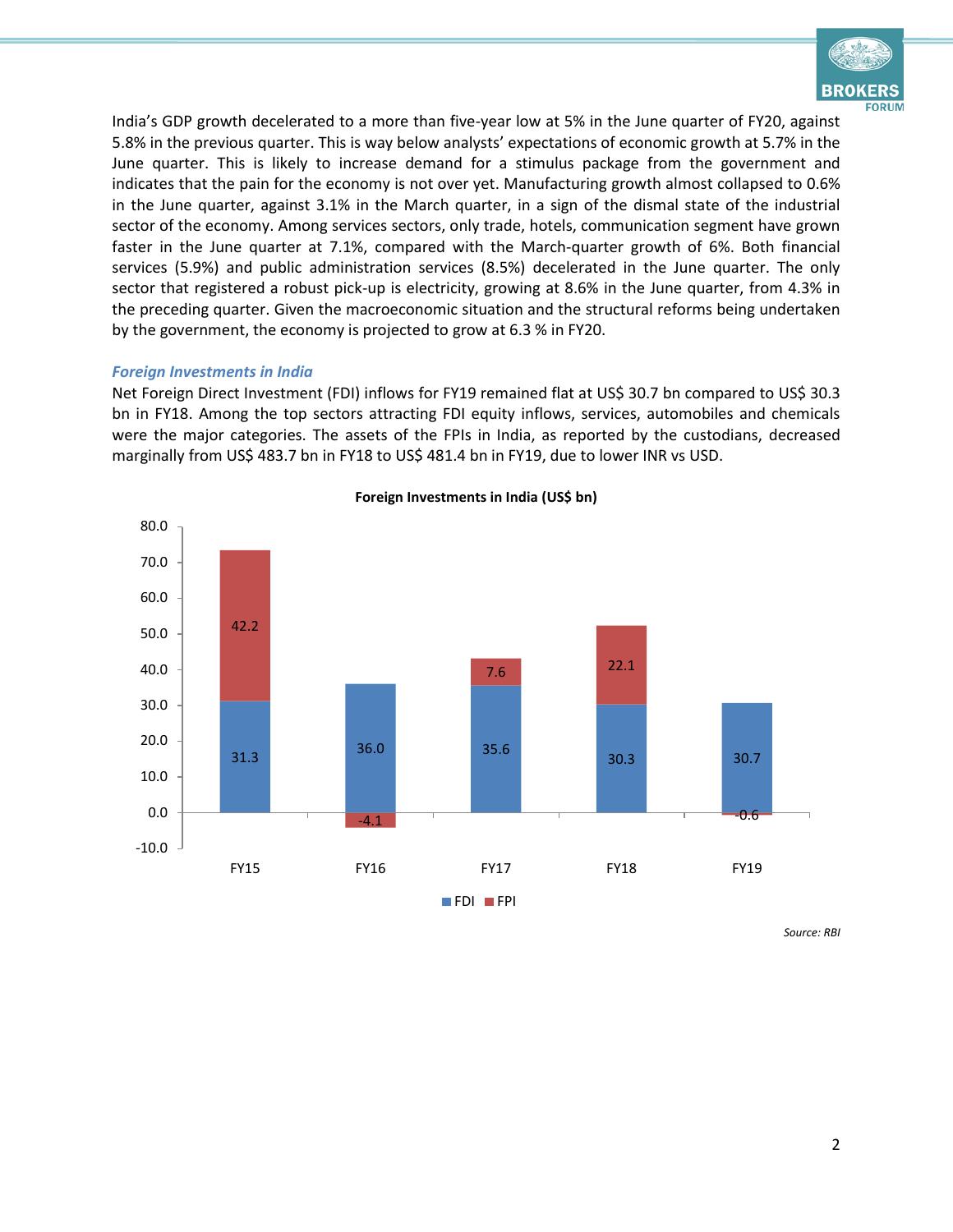

## *Secondary Market*

#### *Securities Market Returns- A roller-coaster ride*

Equity market returns witnessed strong rally over the past three years, with S&P BSE Sensex and NSE Nifty touching new peaks, tempered by intermittent corrections. Some of the factors that contributed to investor's confidence in the Indian markets were – strong growth rates, benign inflation, key structural reforms like implementation of GST, recapitalization of public sector banks, progress in resolution of insolvency and bankruptcy matters, reduced geo-political tensions and a normal monsoon rainfall.



*Source: BSE*

Having said this, the index returns over the past do not paint the true picture of the pain that investors went through wherein the mid-cap stocks witnessed massive fall. The liquidity crisis led to sharp derating in few sectors like Auto, BFSI and individual stocks which were out of the index witnessed major wealth erosion in FY19 and hence we feel that the positive return generated by the benchmark index in India doesn't give the right picture. As it can be seen from the above graph while BSE Sensex delivered 17% positive return, the BSE Mid-Cap Index delivered negative 3% return in FY19.



**BSE's Market Capitalization stood at US\$ 2.2 tn and P/E ratio was 23.7 in March -19.**

*Source: BSE, SEBI*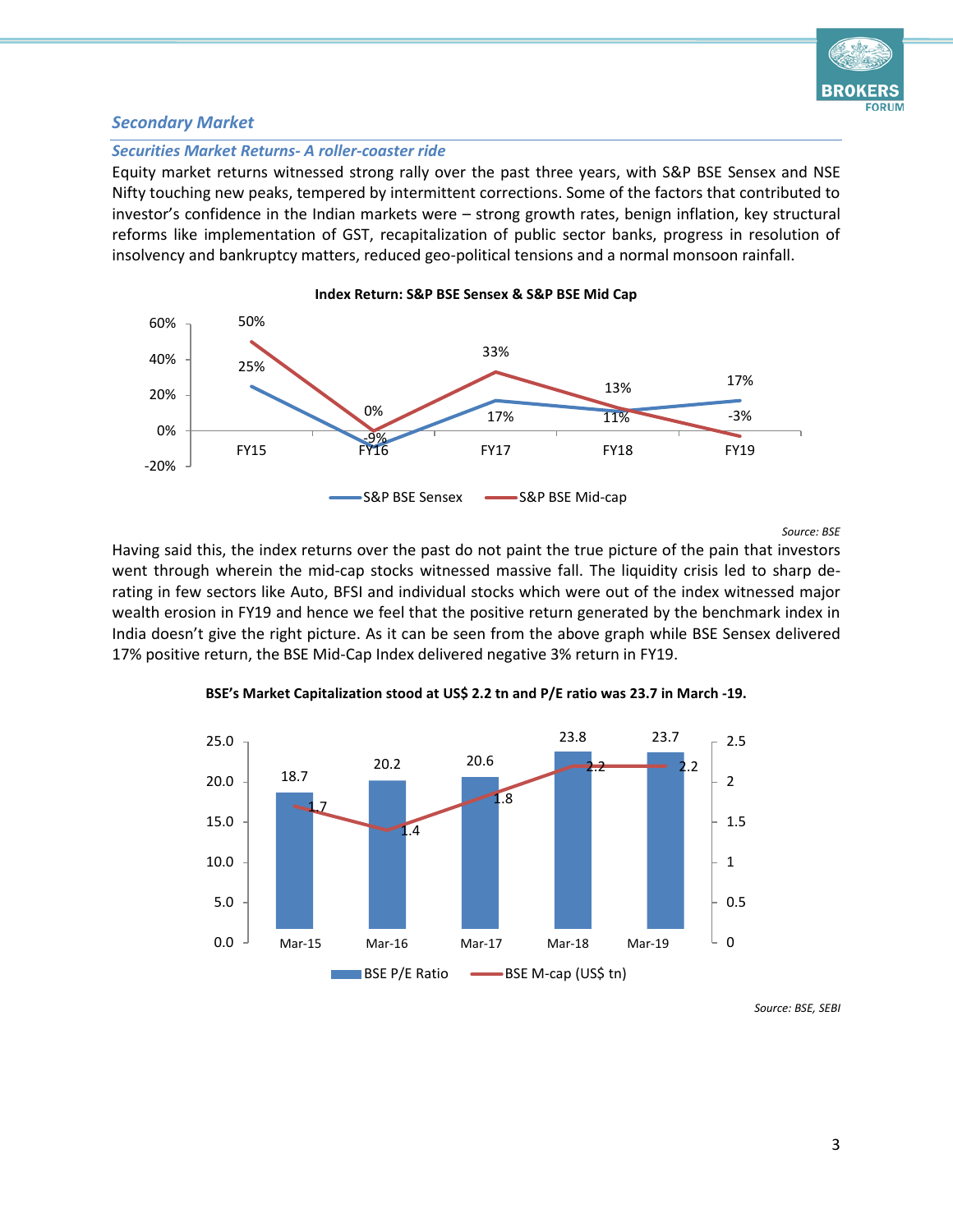

# *Primary Market*

## *Public and Rights Issues*

The fund-raising during FY19 was subdued vis-à-vis FY18 from Public Issues (including Rights Issues). During FY19, 133 companies accessed primary market and raised US\$ 2.62 bn as against 223 companies which raised US\$ 16.15 bn in FY18.



**Resource Mobilization through Public Issues**

*Source: SEBI*

## *SME Platform*

The SME platform also witnessed a drop in FY19 as against FY18 both in terms of the number of companies accessing and the amount raised through IPOs. In FY19, 110 companies were listed in the SME platform raising a total amount of US\$ 265.5 mn as compared to US\$ 345.7 mn raised through 156 issues in FY18.



## **Amount Mobilized on SME Platform**

*Source: SEBI*

*All offers for sale have been included under the head of IPOs/FPOs The primary market resource mobilization is inclusive of amount raised on the SME platform*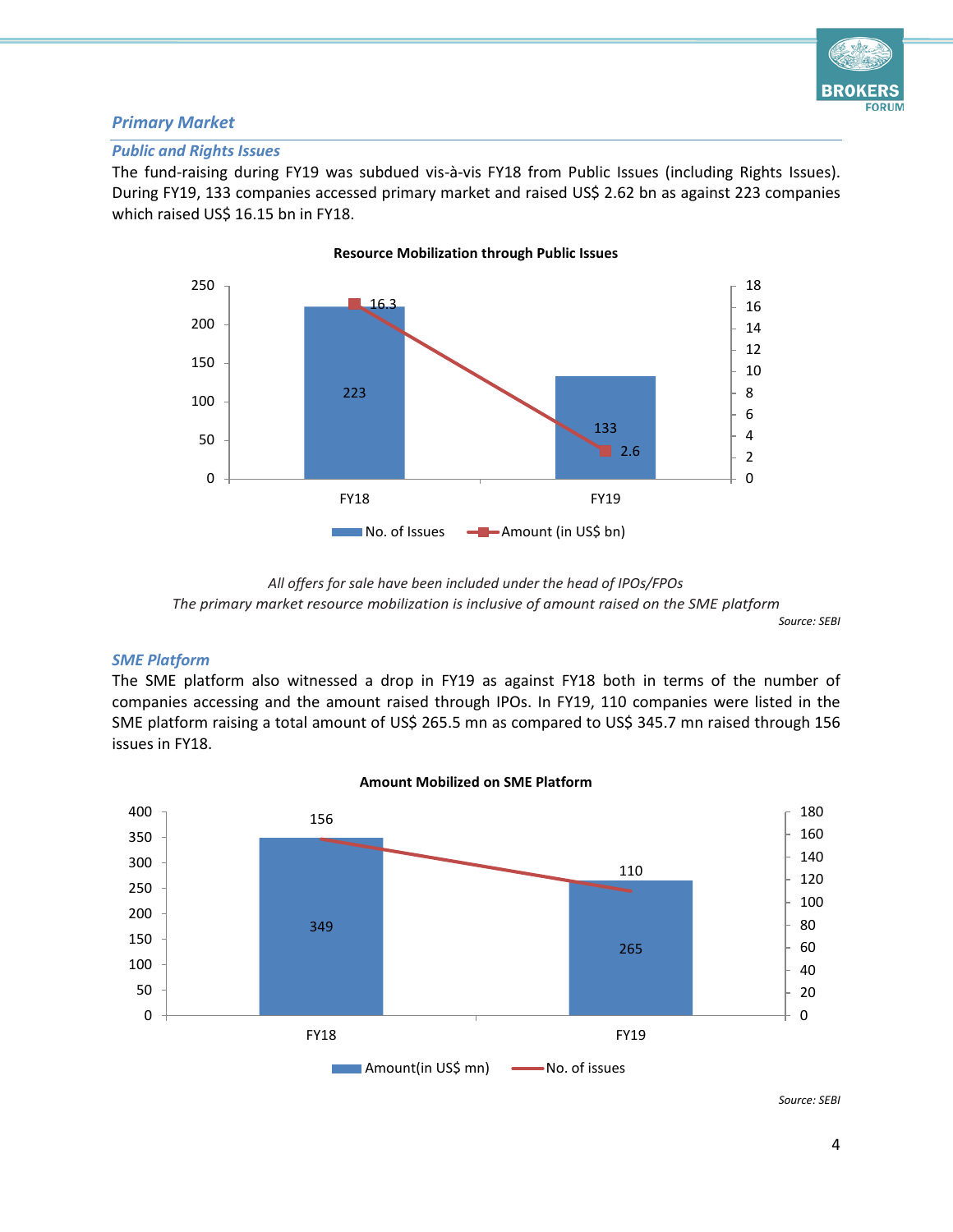

# *Asset Management Industry*

As of 31<sup>st</sup> March 2019, the Assets under management (AUM) of the mutual fund industry stood at ~US\$ 352 bn. Inflows in India's mutual fund schemes via the Systematic Investment Plan (SIP) route reached US\$ 10.43 bn during FY18 from US\$ 6.55 bn during FY17, which further increased to US\$ 13.34 bn in FY19. The average AUM has further increased to  $\sim$  US\$ 367 bn at the end of August, 2019.

AUM of Equity Schemes increased to US\$ 128.4 bn by FY19 vs US\$ 116.4 bn in FY18. The growth in the beyond top- 30 cities, with help of alternative investments and regulation norms, are expected to shape the mutual fund industry in the coming years.



**Mutual Fund AUM (in US\$ bn)**

*Source: IBEF/ AMFI*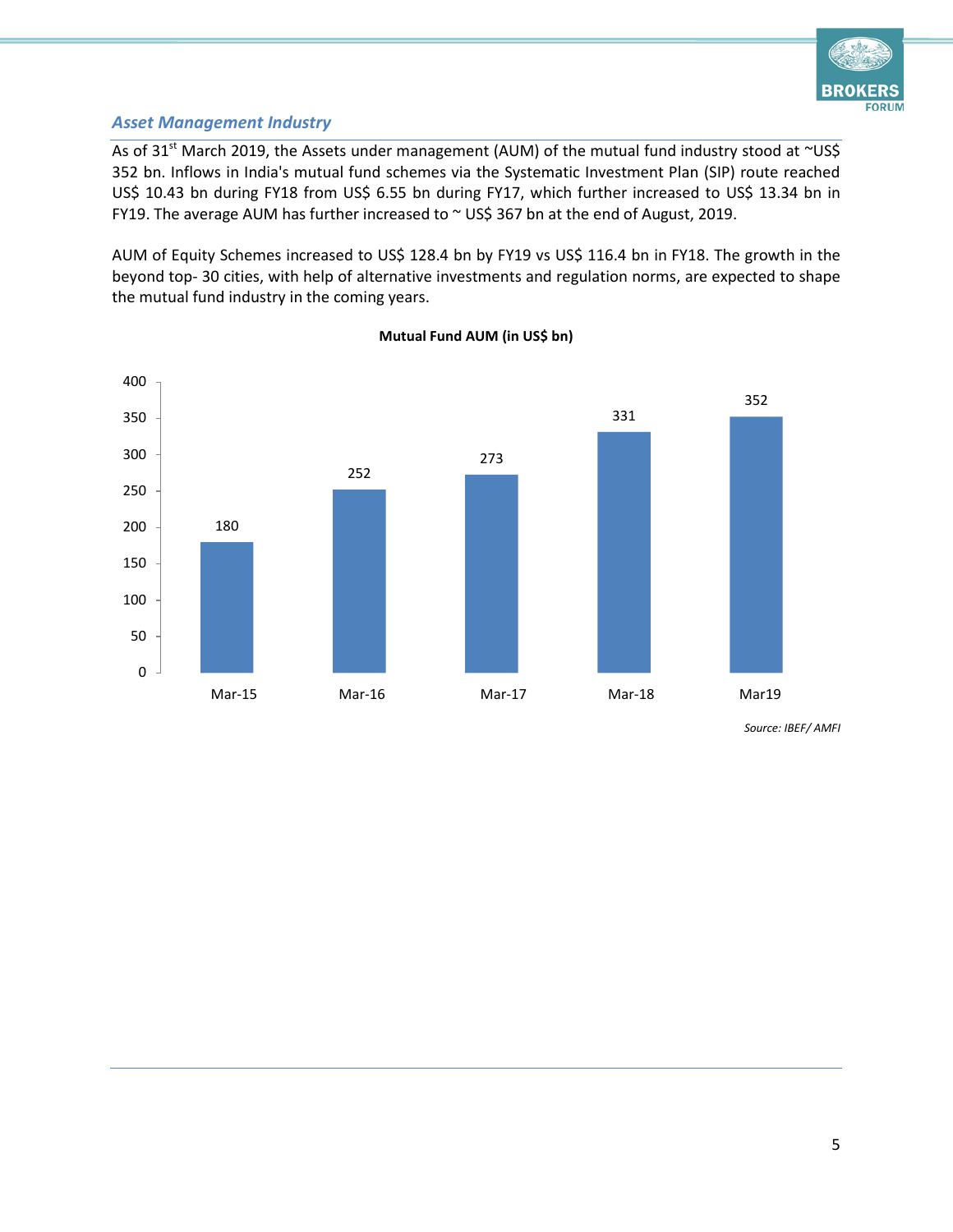

# *NBFC Sector- A Unique Story of the Indian Economy*

India's NBFC sector continues to remain at the forefront in driving new credit disbursals for the country's underserved retail and MSME market. Over the last five years, the NBFC lending book has grown at nearly 18% YOY driven by a deep understanding of target customer segments, use of technology advances, lean cost structures and differentiated business models to reach credit-starved segments.

After witnessing healthy growth over the past few years, non-bank credit growth slowed down in the second half of FY19 due to the tight liquidity conditions that engulfed the sector. Consequently, Non Bank Financial Companies (NBFCs) which were gaining market share from banks across major asset classes in the past could not do so in FY19. As shown below, the growth rate of top 30 listed NBFCs, slowed down in FY19 compared to earlier years.



**NBFC Credit Growth Trend**

*Sources Company Annual Reports*

Despite recording robust growth, the NBFC market share is mainly dominated by large players, while many small players have struggled to profitably expand their operations. Moreover, recently, the sector has taken a beating in the stock market with defaults and liquidity challenges, specifically related to one large NBFC. Although the problem seems isolated, it has concerned regulators due to the risk of contagion effect and the overall governance in the sector. Given the sector is fairly large now to impact the overall economy, this certainly entails some potential implications, including new compliance measures by the regulator, lending slowdown and potential consolidation by larger players.

The Indian economy has been on a positive trajectory in the amount of formal credit deployed, supplemented by rising consumer disposable income and ease of access to credit. Credit off-take has grown by 11% over the last 10 years, led by public and private sector banks. However, despite overall credit growth, India still remains under-penetrated in retail and MSME lending.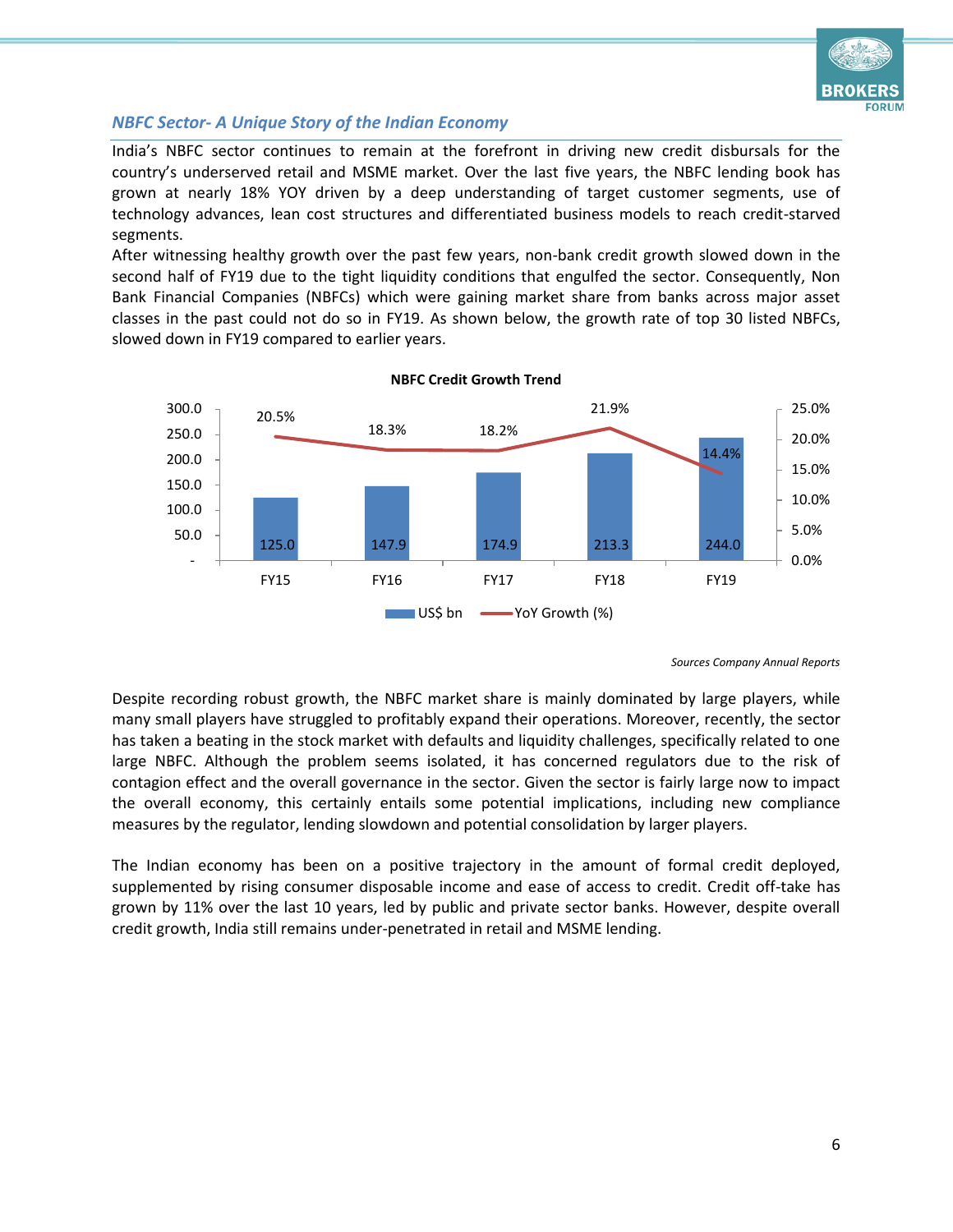

## *Reasons for growth of NBFCs*

 **Deep understanding of the customer segment**: Given their operations in unorganized and under-served segments of the economy, NBFCs have created a niche for themselves through a deep understanding of needs of their customer segments and ensuring last-mile delivery of products and services.

 **Customized product offerings**: Several NBFCs have focused on a limited line (or often mono-line set of products) to serve the target customer segment. Armed with a thorough comprehension of their target segment, NBFCs have customized product offerings to address unique characteristics of the customer segment and focus on meeting the right needs. Additionally, several NBFCs are also adopting non-standard pricing models for product lines, in-line with the customer profile and inherent risk of lending.

 **Wider and effective reach**: NBFCs are now reaching out to Tier-2, Tier-3 and Tier-4 markets, distributing the loan across several customer touch-points. Furthermore, they are also building a connected channel experience, that provides an omni-channel, seamless experience with 24/7 sales and service. With the consumer of today evolving and accessing digital media like never before, NBFCs have embarked on new and better ways to engage with the customer.

 **Leveraging technology advances for improved efficiency and enhanced experience**: The use of technology is helping NBFCs customize credit assessment models and optimize business processes, thereby reducing the time to market and helping improve customer experience. Select NBFCs are also investing in data analytics and artificial intelligence to build robust relationships with their target customer segments.

 **Co-lending arrangements**: NBFCs have been tying up with multiple alternative lenders with digital platforms and commercial banks as well, which has been adding to their targeted customer base.

 **Robust risk management**: Given their focus on lending to the sub-prime customer segment, and regulatory disadvantage (SARFEASI, DRT and capital adequacy requirements) in comparison to commercial bank lenders, NBFCs are ensuring enhanced governance through a pro-active, robust and agile risk management model.

# *Reasons for recent NBFC crisis*

 **Leveraging an off-the-roll sales force with no direct ownership:** The absence of direct sales agents on NBFC payrolls has had a downward spiraling effect on the quality of sourcing. In addition to resulting in minimal accountability, the situation has also been exacerbated by agents looking to exploit gaps and loopholes with the existing underwriting model to on-board new customers.

 **Gaps in the underwriting model:** Given the focus on lending to the under-served segment, an approach to effective underwriting has required NBFC lenders to form personal relations with prospects and taking a credit call based on local context. The decline in asset quality for select NBFCs has stemmed from cases where underwriters are inexperienced, or with limited understanding of the local situation and dynamics that drive the demand for credit.

 **Misalignment in product offerings with customer needs:** Small NBFCs, in an effort to capture share, have expanded into new geographic locations and diversified their product portfolio. This has resulted in aggressive investment, increased cost of acquisition and operations.

 **Asset-liability mismatch:** Lot of Indian NBFCs had been lending towards long term loans with short term borrowing and this had caused a negative asset liability mismatch, which means the cash inflow was not sufficient to match the cash outflows. This led to decline in the refining ability of the NBFCs and eventually their growth was impacted. However, NBFCs in India have now become cautious post this event and are approaching more prudent business practices.